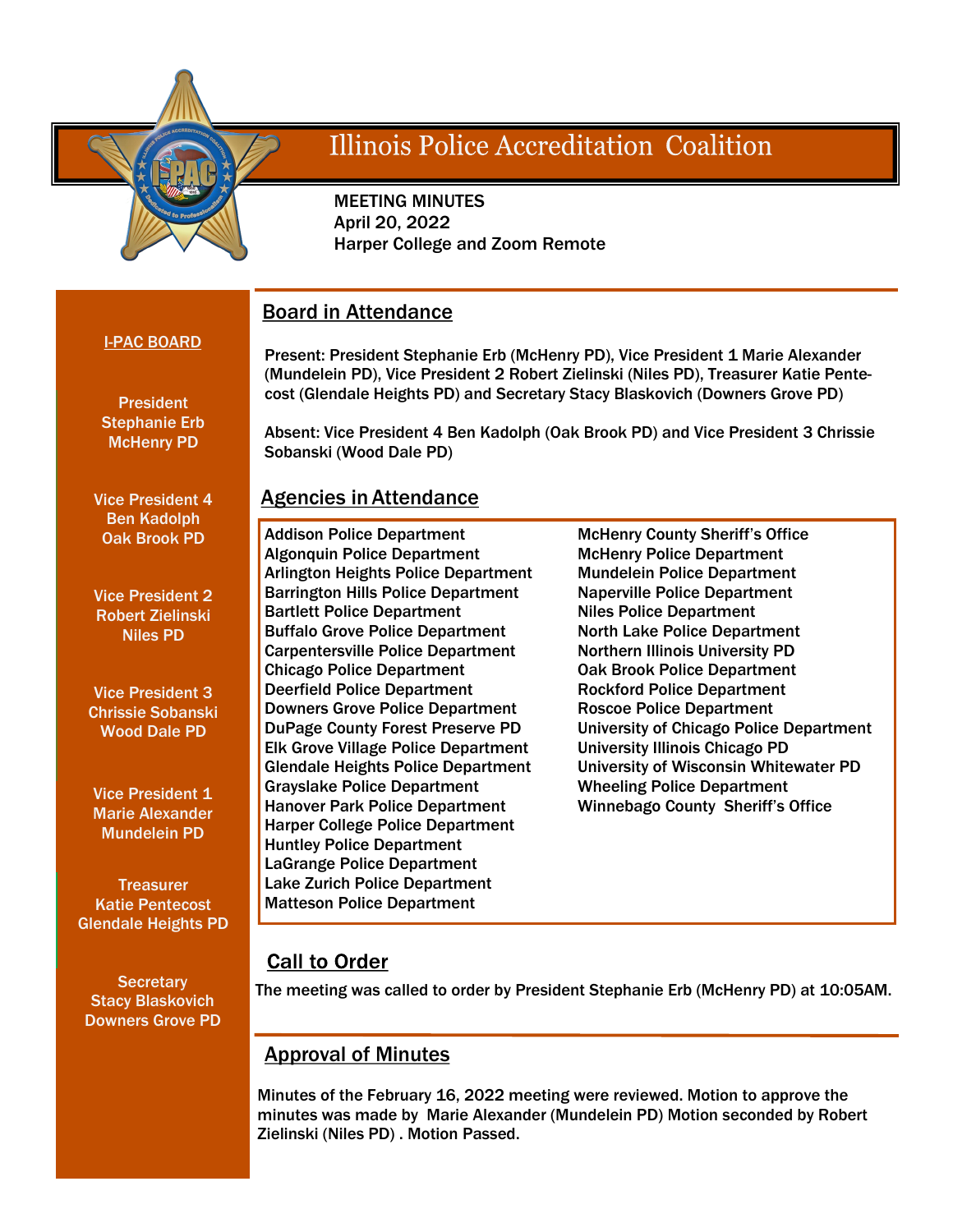# ILLINOIS POLICE ACCREDITATION COALITION

HARPER COLLEGE AND ZOOM REMOTE April 20, 2022 **PAGE 2** April 20, 2022

#### Treasurer's Report

Treasurer Katie Pentecost (Glendale Heights PD) report stating we have a starting balance of \$17,804.29 and an ending balance of \$17,904.29. We took in \$100.00 in membership dues. Our expenditures were \$0.00. Motion to approve the treasurer's report was made by Stacy Blaskovich (Downers Grove PD) Motion was seconded by Bob Zielinki (Niles PD). Motion passed.

## Secretary's Report

Secretary Stacy Blaskovich (Downers Grove PD) advised no report.

## Upcoming Mock Assessments

- VP Ben Kadolph (Oak Brook PD): None reported.
- VP Marie Alexander (Mundelein PD): None reported.
- VP Chrissie Sobanski (Wooddale PD): None reported.
- VP Robert Zielinski (Niles PD): Springfield and Hazel Crest Remote Mocks in May—ILEAP

#### Old Business

- Legislative Update
- Legislative Session wrapped up on April 9, 2022.

HB1568 Minimum Requirements for Credits that can transfer from Community College to Academy Credit Hours

HB1321 First Responder Mental Health Grant Program, eligible recipients government entities.

Senate Bill 2364 Technical changes to Safe-T Act—has not yet passed the senate, only passed the house

HB3699 Illinois vehicle hijacking and motor vehicle theft prevention and insurance verification council, to provide grants and financial assistance in the identification, apprehension, and prosecution of hijackers.

HB3772 Protection to victims of carjacking who receive red light or speed camera violations after their vehicle has been stolen.

HB3863 Law Enforcement Recruitment and Retention Fund, provides money in the fund shall be used by ILETSB to grant to units of local government for the purpose of hiring and retaining police officers.

HB4736 Creates a Crime Reduction Task Force develop propose policies and procedures to reduce crime in the State of Illinois. Requires that Illinois Criminal Justice Information Authority to establish a grant program for organizations and units of local government for the purpose of providing an anonymous tip line.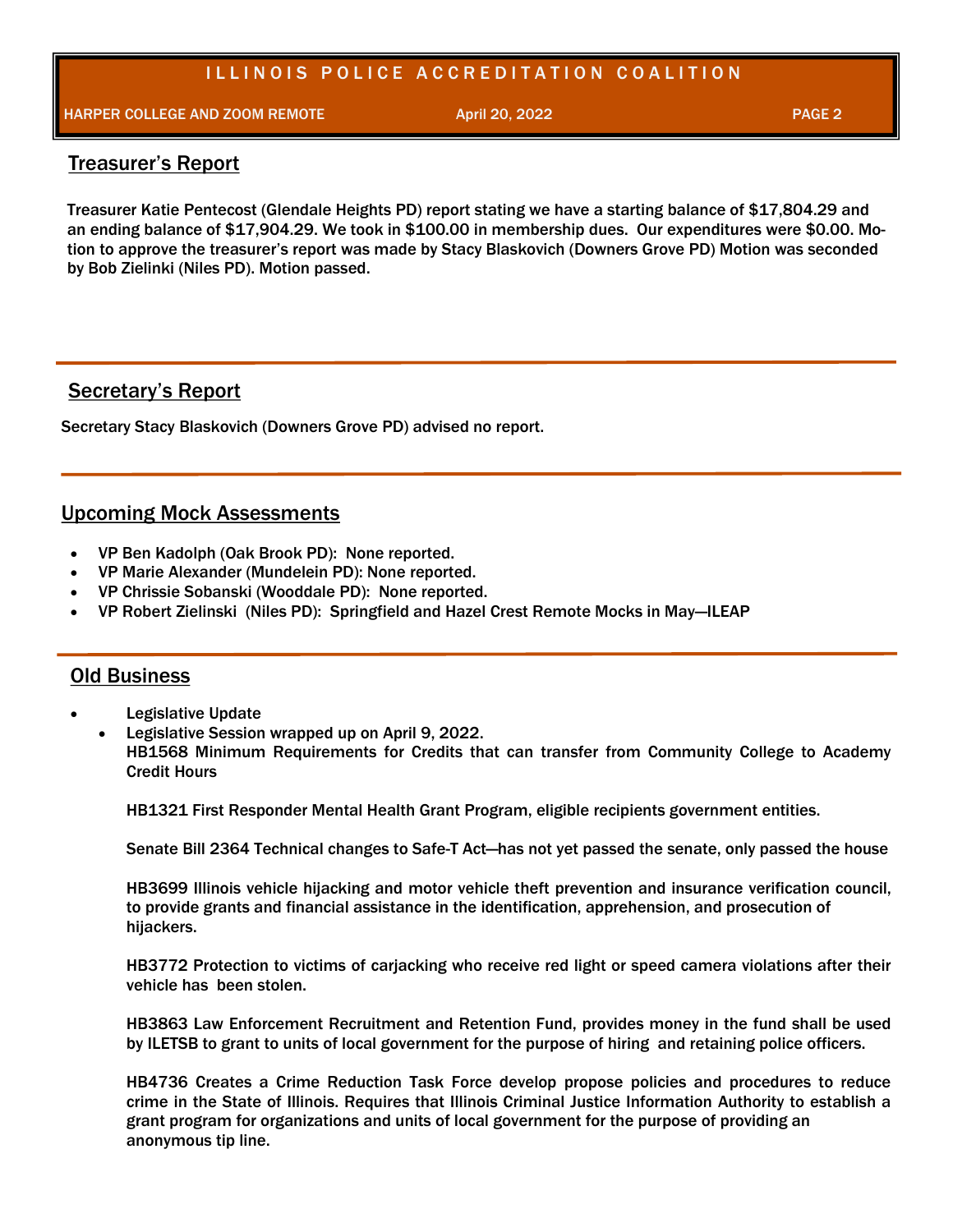HARPER COLLEGE AND ZOOM REMOTE And the state april 20, 2022 April 20, 2022 PAGE 3

#### New Business

- Recent Mocks None
- Recent Virtual On-sites

Chicago PD had their virtual onsite and year 4 CSM Review. Virtual On-Site went well, many videos and running that week. They completed their Law Enforcement and Training Academy Virtual on-site together.

Recent Web Based Reviews

Barrington Hills—Bill Walsh— recent CSM review, minor issue with pursuit training of trainees. Switched to new training program and pursuit training was not listed.

Lake Zurich 2nd CSM Review, CSM focused on working in written directive, 22.1.8(B) - Identification shown, needs to be written down in the report, have Investigations document this of showing ID. Wanted the proof to be in a report that states, I showed my identification to…

Buffalo Grove Year 1 CSM Review (Mike Dickey), CSM Review was polite and they received their review standards 21 days prior to CSM Review. One issue 61.3.4 Crossing Guard Study , was not completed in 2020, CSM wanted it in a memo to say it was not completed.

Winnebago County Sheriff—Year 1 CSM Review—Porche Swinson—Grateful to the IPAC for all of their Assistance. Reviewed 100 standards, a few issues and hoping they have been resolved.

Oak Brook Tier 2 ILEAP Year 4—Thanks to everyone for mock assistance. They were able to import from CALEA to ILEAP, making the assessors a head of the game. Thus the ILEAP Assessors interviewed 35 people.

Naperville PD—CSM Bruce Robertson—Had an issue that their K9 informal and formal training is more strict than what CALEA standard calls for. Since it is stated in Naperville's General Orders, they needed to add documentation/proofs for informal training . 35.1.9 Early Intervention/Early Warning what is the trigger of an officer? 1.2.10 Duty To Intervene—needed to add Any Employee to their General Order. PSAP Communications passed with flying colors.

 Dan Shaw—CALEA Conference Overview, well attended (800 attendees), 116 agencies accredited Future of assessment models:

> CEOs like the virtual assessments Maybe a blended model 1st Accreditation would be in person Re-Accreditation could be virtual or blended Sunset of the award "with excellence" - Last eligible Nov. 2025 Conference 1st Conference held certified accreditation manager re-training. Expand Certified Training for Accreditation Managers guidelines for eligibility. 1st conference that had pre-requisites for conference training.

LE 82.1.4 Crime Reporting removed UCR, changed to NIBRS

Campus Security 22.2.1 Preliminary Investigation

Upcoming Conference July in Chicago, schedule coming soon.

March 2022 Conference Canceled, no agencies being re-accredited during that time. Moved a few Agencies to November St. Louis Conference.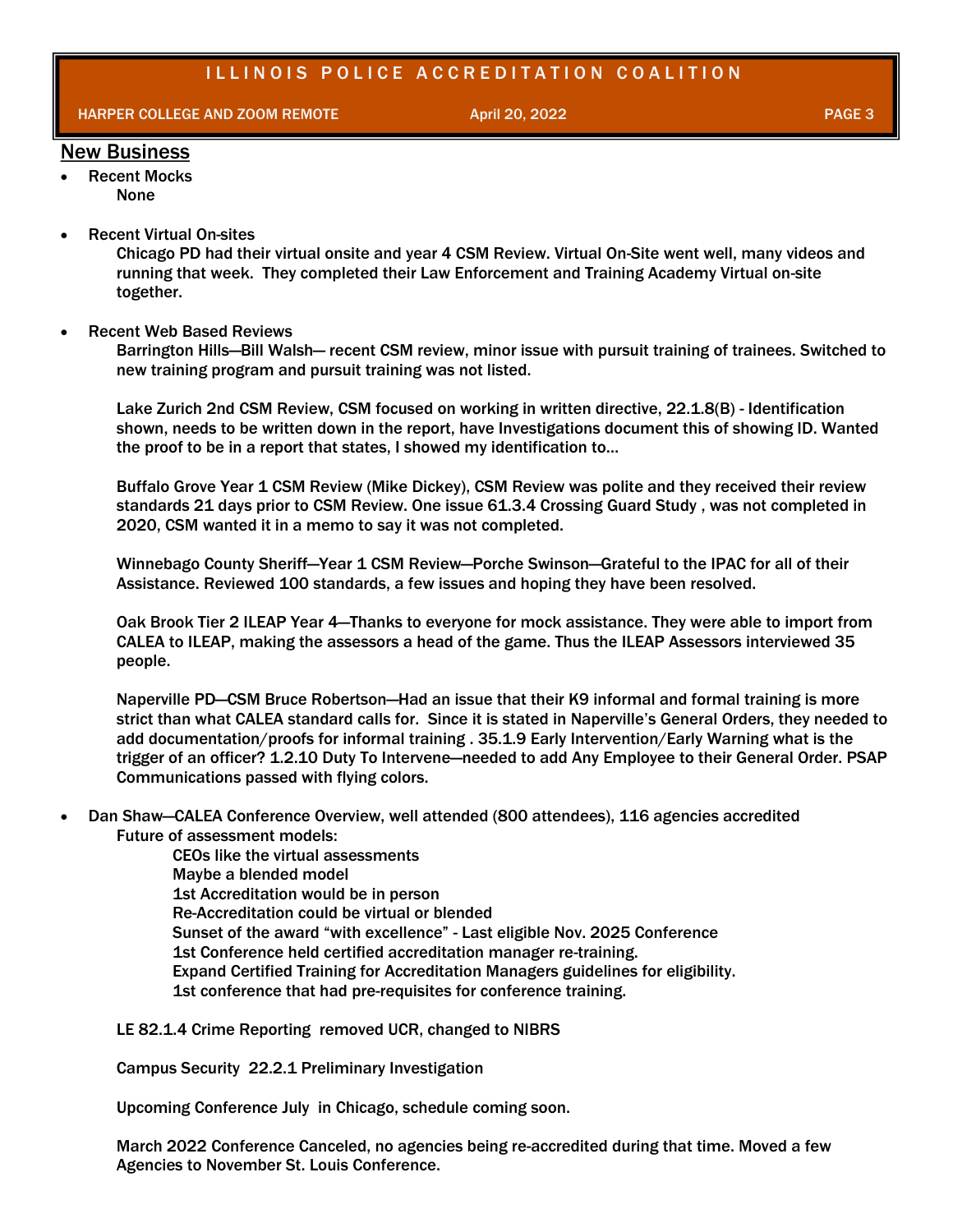# ILLINOIS POLICE ACCREDITATION COALITION

#### HARPER COLLEGE AND ZOOM REMOTE April 20, 2022 **PAGE 4** April 20, 2022 **PAGE 4**

#### **New Business**

- Support Network Meeting-Reach out to RPM with any concerns.
- Dropbox—Document holders—email your Vice President for password.
- Bylaw Updates—Clarification for Vice President Designation.

VP1, VP2, VP3 and VP4, will be submitted and pushed out to membership.

Election Results—Thank you to Sherianne for all of her work.

Thank you to Marie Alexander for her hard work and dedication to the IPAC as Vice President, she will be leaving the board, we will present her with a service plaque.

Christine Adcock from DuPage County Forest Preserve has been elected as new Vice President.

New Membership Application

Carpentersville Police Department—ILEAP agency—motion to approve Marie Alexander (Mundelein PD), 2nd Bob Zielinski (Niles PD), Motion Passed, Welcome Carpentersville PD.